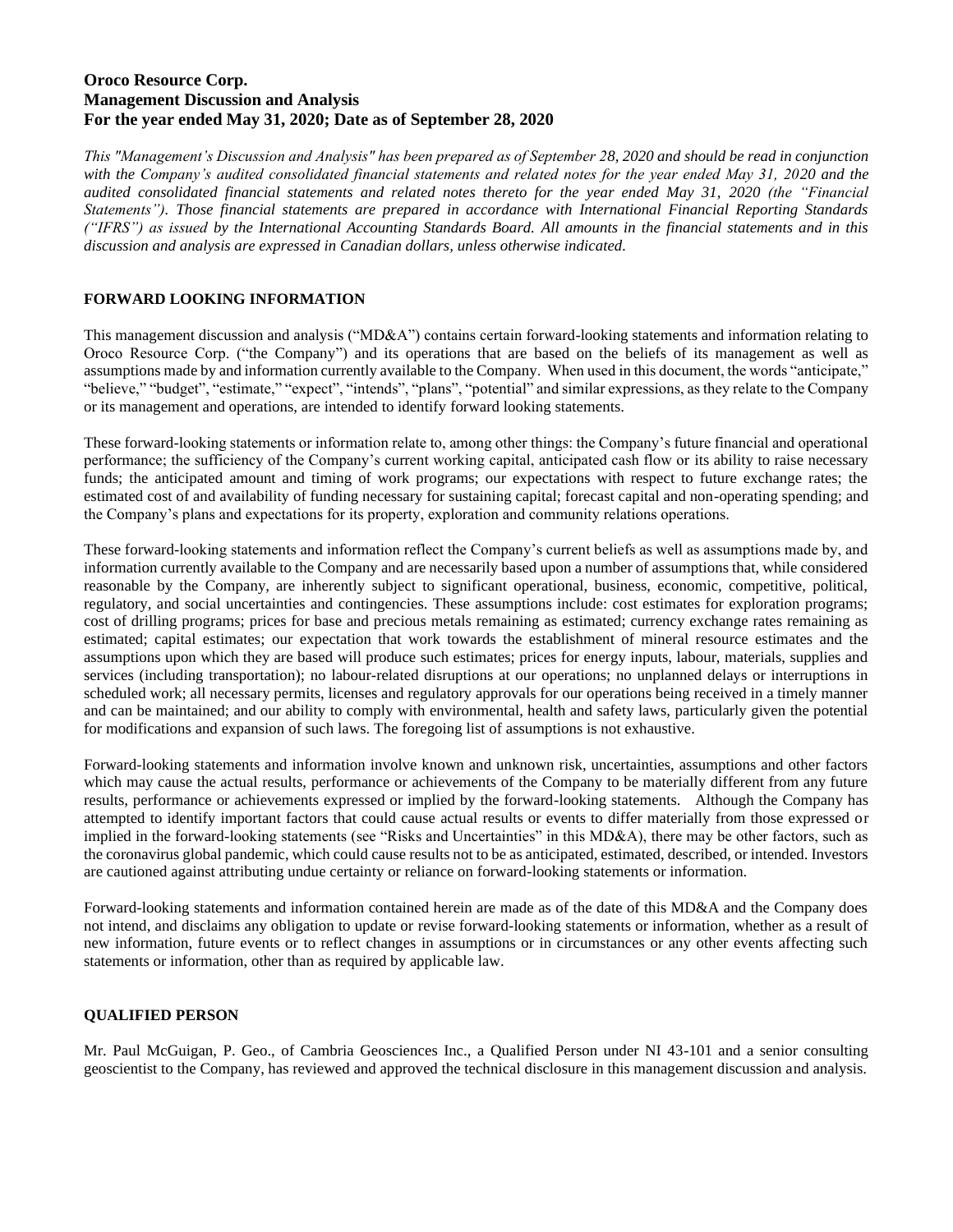### **THE COMPANY**

The Company was incorporated under the British Columbia Business Corporations Act on July 7, 2006. The Company's head office is located at Suite 1201 - 1166 Alberni Street, Vancouver, B.C., V6E 3Z3. The Company and its subsidiaries are engaged in the acquisition, exploration and development of mineral properties in Mexico with a primary focus on the assembly of the mineral concessions which make up the Santo Tomas porphyry copper project (the "Santo Tomas Project") in Sinaloa State, Mexico.

The Company is listed on the TSX Venture Exchange ("TSX-V") under the symbol "OCO", and it also trades on the Frankfurt Stock Exchange Open Market under the trading symbol "OR6" and the US OTC exchange under the trading symbol "ORRCF.PK". The Company's website address is: "www.orocoresourcecorp.com".

The Company has four wholly owned, one majority owned and one 50% owned subsidiary:

| Name of Subsidiary                   | of<br>Country<br>Incorporation | Percentage of<br>Ownership | Principal Activity           |
|--------------------------------------|--------------------------------|----------------------------|------------------------------|
|                                      |                                |                            |                              |
| Minera Xochipala S.A. de C.V. ("MX") | Mexico                         | 100%                       | <b>Exploration in Mexico</b> |
| 0973496 B.C. Ltd.                    | Canada                         | 100%                       | Holding company              |
| Altamura Copper Corp. ("Altamura")   | Canada                         | 100%                       | Holding company              |
| Xochipala Gold S.A. de C.V. ("XG")   | Mexico                         | 71%                        | <b>Exploration in Mexico</b> |
| Desarrollos Copper, S.A. de C.V.     | Mexico                         | 100%                       | Holding company              |
| Ruero International Ltd.             | <b>Bahamas</b>                 | 50%                        | Holding company              |
|                                      |                                |                            | (inactive)                   |

The Company also holds an inactive, nominal company incorporated in Canada, and a majority interest in Aztec Copper Inc. ("Aztec"), an inactive subsidiary incorporated in the United States, which holds 99.9% of Prime Aztec Mexicana, S.A. de C.V.

On March 2, 2020, pursuant to an option agreement dated September 27, 2018 (the "Altamura Option Agreement") the Company acquired 100% ownership of Altamura. Altamura currently holds a 71% interest in Xochipala Gold, which holds registered title to the seven mineral concessions (the "Core Concessions") which cover the known core of the Santo Tomas Project. For a description of the Altamura transaction, see the Company's Management Information Circular filed on SEDAR on November 22, 3019.

# **MINERAL PROPERTIES**

#### **Santo Tomas Project, Sinaloa State, Mexico**

The Company is focused on the exploration of the mineral concessions which encompass the Santo Tomas porphyry copper (- Mo-Au-Ag) deposit in Sinaloa State, Mexico.

The Company holds a net 61.4% interest in the Core Concessions but may increase its net interest to 81% by the funding up to \$30,000,000 in property related expenditures, with no minimum obligations as set out in the following table.

| Altamura's net interest in the Core Concessions to result from funding of property related expenditures: |  |  |
|----------------------------------------------------------------------------------------------------------|--|--|
|                                                                                                          |  |  |

| <b>Total Investment</b>                | \$1,000,000<br>(completed) | \$3,000,000<br>(partially<br>completed) | $\circ$<br>\$10,000,000 | \$20,000,000 | \$30,000,000 |
|----------------------------------------|----------------------------|-----------------------------------------|-------------------------|--------------|--------------|
|                                        |                            |                                         |                         |              |              |
| Core Concession interest via XG equity |                            |                                         |                         |              |              |
| <b>Altamura</b>                        | 56.7%                      | 64.7%                                   | 72.9%                   | 77.6%        | 81.0%        |
| <b>Other</b>                           | 28.3%                      | 21.6%                                   | 14.6%                   | 11.1%        | 9.0%         |
| Third party contractual interest       |                            |                                         |                         |              |              |
| Third parties                          | 15.0%                      | 13.7%                                   | 12.5%                   | 11.3%        | 10.0%        |
|                                        |                            |                                         |                         |              |              |
| <b>Total</b>                           | 100%                       | 100%                                    | 100%                    | 100%         | 100%         |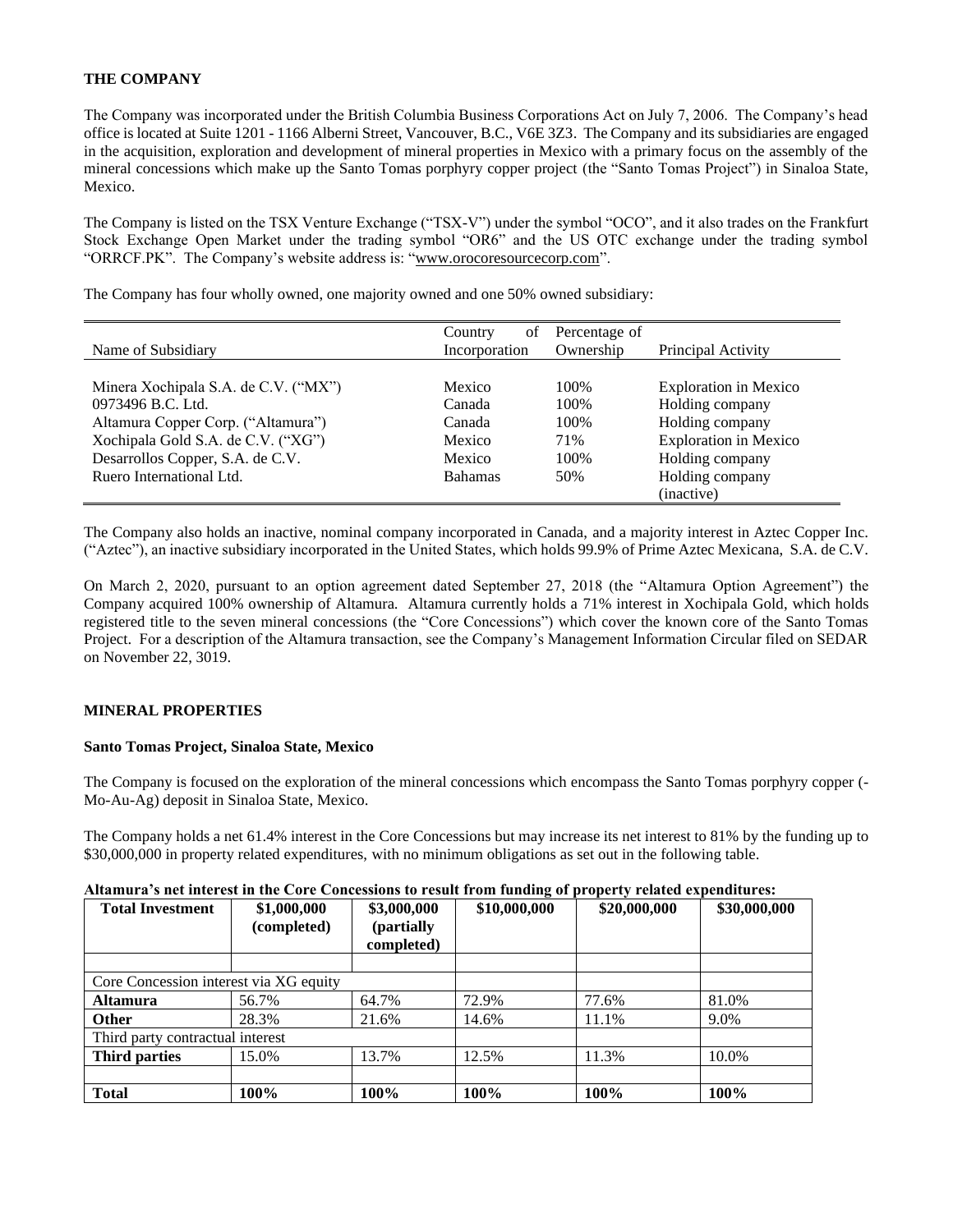#### **MINERAL PROPERTIES** (cont'd…)

### **Santo Tomas Project, Sinaloa State, Mexico** (cont'd…)

The Company also holds a 77.5% interest in each of the Papago 17, La China II and AMP Santo Tomas Red 1 concessions and an 80% interest in the Rossy concession (the "Peripheral Concessions") which are contiguous to the Core Concessions (collectively with the Peripheral Concessions, the "Santo Tomas Properties").

The Santo Tomas deposit lies within the Laramide porphyry copper province, a NW-SE trending, metallogenic belt formed in the Laramide Orogeny (80-40 Ma age). The province extends from the southwestern USA into northwestern Mexico.

The Santo Tomás deposit lies mostly on the Core Concessions. The deposit is associated with an NNE-trending zone of sheeted quartz monzonite porphyry dikes that are hosted in strongly faulted and fractured Mesozoic metamorphosed andesite and limestone. The deposit is similar in age, host rocks and mineralization styles to the Cananea deposits, in Sonora, and other Laramide-age deposits of the southwestern USA. Nearby examples of similar Laramide-age deposits include the Bahuerachi and La Reforma deposits. *This information is not necessarily indicative of mineralization on the Properties that are the subject of this summary.*

The Santo Tomás deposit is mostly comprised of chalcopyrite, pyrite, and molybdenite sulphides with minor bornite, covellite, and chalcocite, which occur as fracture fillings, veinlets, and fine disseminations. Minor copper oxides occur near the surface.

The Santo Tomás deposit is exposed in outcrop pattern along a 5 km strike length. South of Rio Fuerte, mineralization on the eastern and western flanks of the N-S Santo Tomás ridge are called the North Zone and South Zones, respectively. A mineralized zone lying north of the Rio Fuerte is termed the Brasiles Zone. Historical information and recent geological mapping demonstrated that the Brasiles Zone extends from the Core Concessions to the N. E. onto the Peripheral Concessions. On the South Zone, extensions onto the Peripheral Concessions are evidenced by historical drilling data.

The main mineralized zone varies between approximately 100 to 600 m in true thickness and dips moderately to the WNW at 50° in the North Zone. Similar moderate angle dips are apparent in the South Zone and Brasiles.

The Santo Tomas deposit was defined by active exploration from 1968 to 1994. During that time it was tested by 106 diamond and reverse circulation drill hole, for which the Company has data for 90, totalling 21,075 m of drilling. In 1994, Exall Resources Limited ("Exall") engaged Mintec, Inc. to conduct a historical mineral resource estimate and mining study, and Mountain States Research and Development, Inc. ("MSRDI") to conduct metallurgical testing. Relying on information generated by these studies, Bateman Engineering Inc., E&C Division, conducted a Prefeasibility Study.

Beginning in 2017, the Company initiated a program of mineral exploration on the Santo Tomas Properties with surface geological mapping and the assembly of historical drilling information by Cambria Geosciences Inc. ("Cambria"). Additionally, the Company acquired RadarSat 2 Synthetic Aperture Radar ("SAR") data for the Santo Tomas district from Auracle Geospatial Science, Inc. ("Auracle").

In early 2019, the Company commissioned fieldwork, led by D. A. Bridge, P. Geol., comprised of historical data verification and another structural and geological mapping of the North Zone and Brasiles Zone, toward the preparation of a Technical Report.

Additional 3D modelling by Cambria of the Auracle SAR data, historical drilling, and the additional structural data significantly advanced the understanding of the genesis and later structural modification of, the Santo Tomas deposit.

Results of the most recent fieldwork, geological modelling, and historical mineral resource estimates are presented in a Technical Report prepared in the requirement of the Canadian National Instrument 43-101 - Standards of Disclosure for Mineral Projects ("NI 43-101") titled "Geology, Mineralization, and Exploration of the Santo Tomás Cu-(Mo-Au-Ag) Porphyry Deposit, Sinaloa, Mexico" by D. A. Bridge, P. Geol. with an effective date of August 22, 2019 (available on the Company's website at <u>www.orocoresourcecorp.com</u>).

The key geological information verified by Bridge (2019) is that the principal control to the Santo Tomas deposit are sheets of quartz monzonite dikes interleaved with screens of altered and hornfels andesite. Dikes and fracture sets are well-mineralized and have a dominant attitude of N20°E/50°W.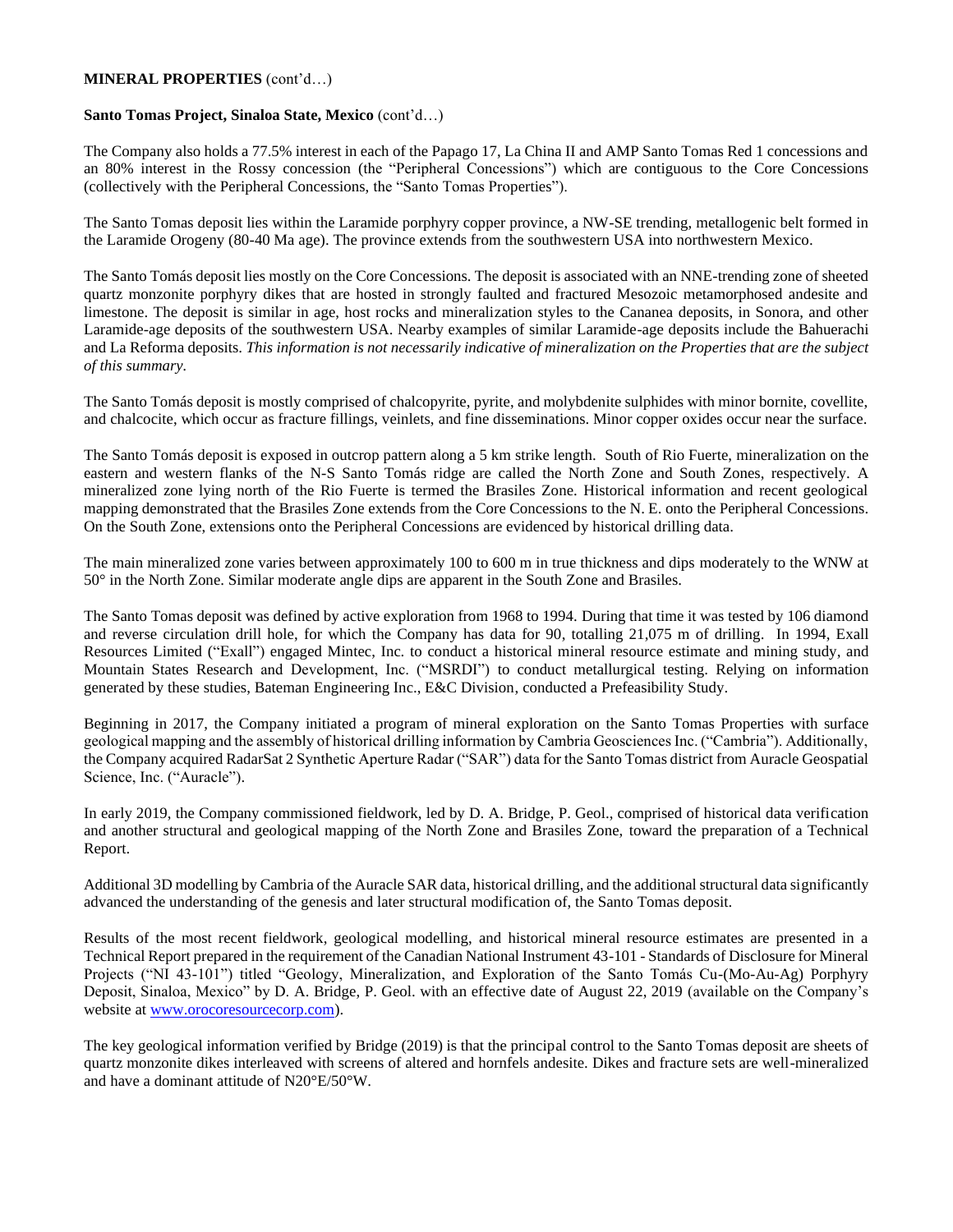### **MINERAL PROPERTIES** (cont'd…)

## **Santo Tomas Project, Sinaloa State, Mexico** (cont'd…)

Bridge recommended a phased program of surface work and confirmation diamond drilling. Layouts of the drilling are based on the updated 3D geological model and the latest structural data. His recommendations encompassed the following:

- 1. Road and camp construction followed by 200 line-km of 3D Induced Polarization geophysical survey that will encompass the North & South Zones, and Brasiles.
- 2. Geological mapping, remote sensing, and baseline environmental studies.
- 3. Confirmation drilling is recommended, firstly with 7,300 m of diamond drilling in 11 drill holes in the North Zone, followed by a non-success contingent program of 20,950 m of diamond drilling in 30 drill holes, spanning the North and South Zones.
- 4. Success contingent drilling is recommended, awaiting the results of 3D IP and drilling, comprising 29,250 m of diamond drilling in 43 drill holes to test for extensions of the North and South Zone, and to test the Brasiles Zone.

In late 2019 the Company commenced the recommended program of Bridge (2019). To date, the Company has completed construction of an exploration base camp and the repair and upgrade of road access to the North and South Zones. Work is continuing on the making of a 2.5 by 5.5 km grid in preparation for an upcoming 3D Induced Polarization geophysical surveys. A geophysical firm has been retained to conduct the survey. The Company has also retained an Environmental consultant and environmental baseline studies and permitting are underway.

The new fieldwork is supported by an extensive network of existing access roads and historical drill roads, therefore expediting preparations for the confirmation diamond drilling program expected to follow in early 2021.

The Company currently operates community-based social and environmental programs in the area of the Santo Tomas Properties from its logistics and administrative base in the nearby community of Choix. The Company has supported modest public works such as water distribution, community road and infrastructure projects, and other social programs, as part of its commitment to the communities proximal to the Company's operations.

The Company incurred \$15,148,090 in acquisition costs and \$1,301,718 in exploration expenditures on the Santo Tomas Properties during the year ended May 31, 2020.

# **Xochipala Property, Guerrero State, Mexico**

The Xochipala Property, comprised of the Celia Gene (100 ha) and the contiguous Celia Generosa (93 ha) concessions, is located in the Municipality of Eduardo Neri, Guerrero, Mexico at the southern end of the Guerrero Gold Belt (the "GGB").

The Xochipala Property lies approximately four kilometres southeast of the Los Filos mine, just one kilometre from the town of Xochipala and 30 kilometres by good paved road from the state capital of Chilpancingo. The area is well served by a network of local roads. The district is served with hydroelectric power from the Caracol Dam.

The Company incurred \$32,074 in exploration expenditures on the Xochipala Property during the year ended May 31, 2020 and continues to assess the appropriate next stage of exploration.

### **Salvador Property, Guerrero State, Mexico**

The Salvador Property is a 100 hectare mining concession 100% owned by Minera Xochipala which lies approximately 25 kilometers to the west of the Xochipala Property and approximately 30 kilometers west of Chilpancingo, Guerrero. The Salvador property also hosts skarn mineralization associated with felsic intrusions similar to mineralization in the known ore deposits in the area.

The Company did not conduct exploration on the Salvador Property during the year ended May 31, 2020.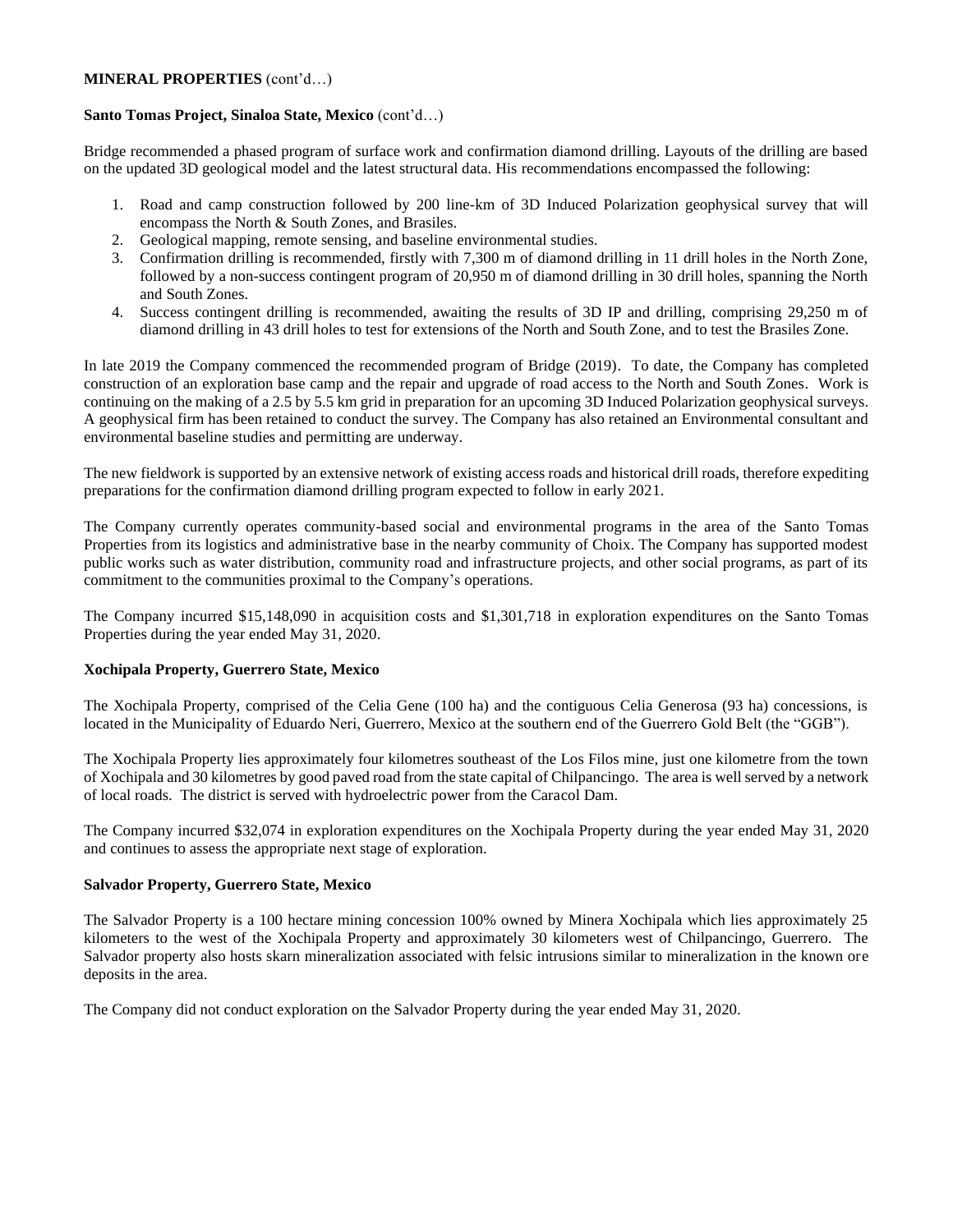### **CERRO PRIETO ROYALTY**

Pursuant to the sale of the Company's interest in the Cerro Prieto Property to Goldgroup in fiscal 2013, Goldgroup agreed to pay to the Company a production royalty (the "Production Royalty") quarterly in arrears. The Production Royalty, payable for each month in which the monthly average of the daily PM London gold fix is in excess of US\$1,250 per ounce, is calculated at the rate of 20% of the dollar value of that excess for each ounce of gold produced from the property during that month, to a maximum royalty of US\$90 per ounce. This Production Royalty will be payable for each and every ounce of the first 90,000 ounces of gold produced from the Property (approximately 63,000 ounces have been produced as at May 31, 2020).

During the year ended May 31, 2020, the Company received or accrued \$890,072 (2019 - \$12,994) in royalty revenue.

### **RESULTS OF OPERATIONS**

For the year ended May 31, 2020, the Company recorded a loss from continuing operations of \$1,384,518 (2019 - \$1,693,841) or \$0.01 per share (2019 - \$0.02). The Company has no income producing assets. The Company reported royalty revenues during the period from the Cerro Prieto Property. The Company is considered to be in the acquisition and exploration stage.

The Company is focused on the exploration of mineral concessions which make up the Santo Tomas porphyry copper project in Sinaloa State, Mexico.

For the year ended May 31, 2020, the Company recorded operating expenses of \$2,216,062 (2019 - \$,810,442), which included business development of \$68,400 (2019 - \$68,400), consulting fees of \$266,051 (2019 - \$134,179), management and directors fees of \$325,750 (2019 - \$263,500), professional fees of \$381,178 (2019 - \$344,923), property investigation costs of \$13,733 (2019 - \$69,543), and share-based payment of \$460,786 (2019 - \$538,932)

#### **SELECTED ANNUAL INFORMATION**

The following information is derived from the financial statements of the Company for each of the years ended May 31, 2020, May 31, 2019, and May 31, 2018

|                                   | May 31, 2020  | May 31, 2019  | May 31, 2018  |
|-----------------------------------|---------------|---------------|---------------|
| Royalty revenue                   | \$890,072     | \$12,994      | \$142,151     |
| Interest income                   | \$70,348      | \$40,621      | S             |
| Management services income        | \$52,500      | \$330,000     | \$            |
| Loss from continuing operations   | \$(1,220,385) | \$(1,546,685) | \$(1,377,241) |
| Net loss                          | \$(1,220,385) | \$(1,546,685) | \$(1,377,241) |
| Comprehensive loss for the period | \$(1,384,518) | \$(1,693,841) | \$(1,457,630) |
| Basic and diluted loss per share  | \$(0.01)      | \$(0.02)      | \$(0.02)      |
| Total assets                      | \$19,005,332  | \$3,732,108   | \$2,944,342   |
| <b>Total liabilities</b>          | \$1,419,618   | \$480,784     | \$310,302     |
| Total non-current liabilities     | \$13,443      | \$13,443      | \$13,443      |

For the year ended May 31, 2020, the loss for the year included operating expenses of \$2,216,062 (2019 - \$1,810,442). The increase in expenses can be mainly attributed to: an increase in consulting fees of \$131,872, an increase in professional fees of \$36,255, and travel of \$99,173 due primarily to the Company's work to solidify control of Santo Tomas Project and commencing work on the Santo Tomas Project. Management fees increased by \$62,250 from the addition of new management to the Company. Shareholder communications and investors relations increased by \$160,447 in connection with the Company gaining control of the Santo Tomas Project. The increases were offset by the decrease in property investigation costs of \$55,810 in relation to the Rossy concession.

Also included in the operating loss is revenue from the Production Royalty of \$890,072 (2019 - \$12,994) and management services income of \$52,500 (2019 - \$330,000).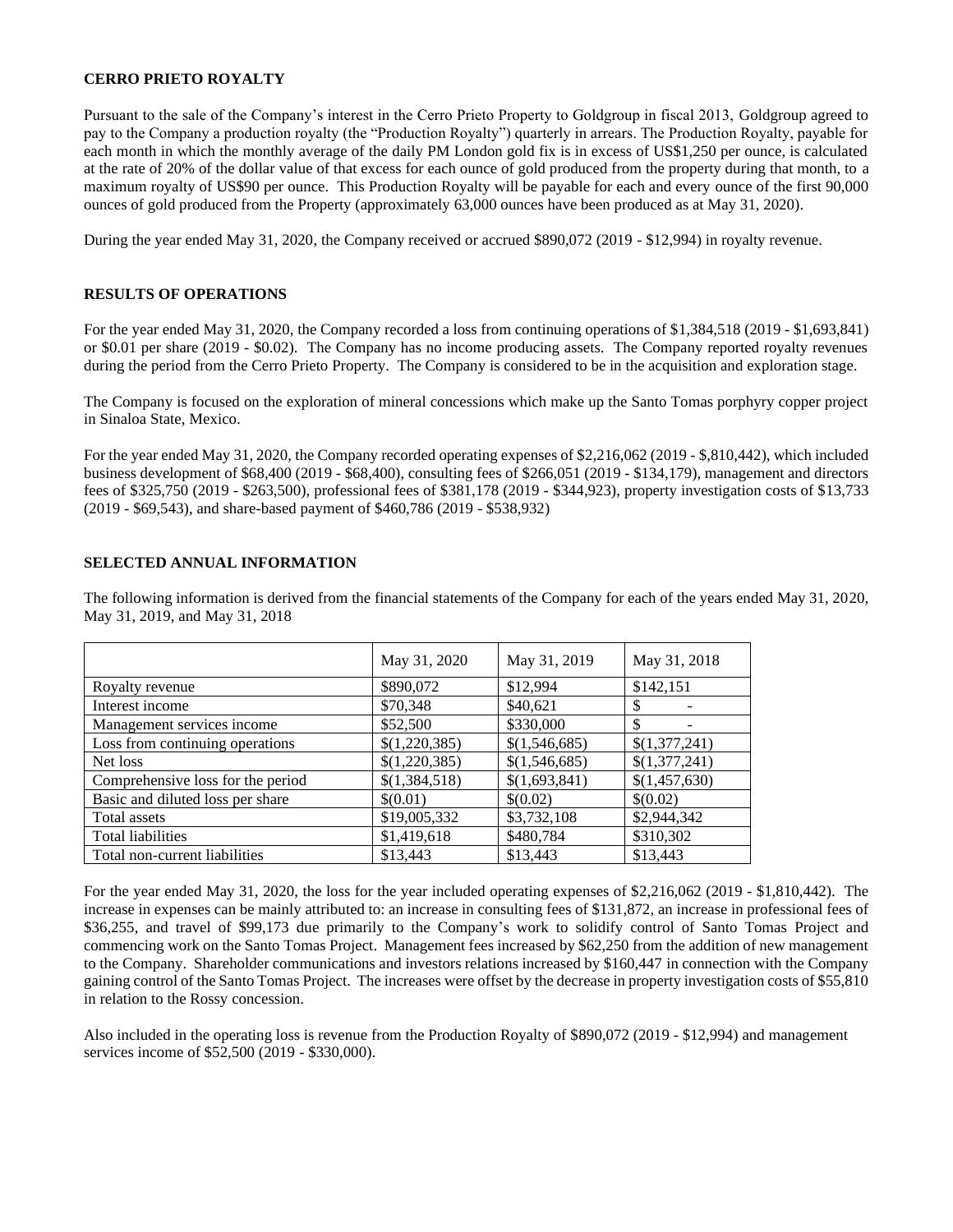## **SELECTED QUARTERLY RESULTS**

| <b>Ouarter</b>           | May 31, 2020 | February 29, 2020 | November 30, 2019 | August 31, 2019 |
|--------------------------|--------------|-------------------|-------------------|-----------------|
| <b>Operating loss</b>    | \$500,265    | \$373,874         | \$697,370         | \$644,553       |
| Other items              | \$(347,541)  | \$(292,902)       | \$(224,636)       | \$(130,598)     |
| Loss for the period      | \$152,724    | \$80,972          | \$472,734         | \$513,955       |
| Loss per share           | \$0.00       | \$0.00            | \$0.00            | \$0.01          |
| Total assets             | \$19,005,332 | \$5,240,760       | \$4,979,154       | \$4,142,773     |
| <b>Total liabilities</b> | \$1,419,618  | \$501,243         | \$425,626         | \$420,664       |

| <b>Ouarter</b>           | May 31, 2019 | February 28, 2019 | November 30, 2018 | August 31, 2018 |
|--------------------------|--------------|-------------------|-------------------|-----------------|
| Operating loss           | \$683,191    | \$392,480         | \$457.443         | \$277,328       |
| Other items              | \$(320,125)  | \$11,161          | \$14,452          | \$30,755        |
| Loss for the period      | \$363,066    | \$403,641         | \$471,895         | \$308,083       |
| Loss per share           | \$0.00       | \$0.00            | \$0.01            | \$0.00          |
| Total assets             | \$3,732,108  | \$2,944,722       | \$3,087,058       | \$2,696,911     |
| <b>Total liabilities</b> | \$480,784    | \$401,077         | \$377,895         | \$343,418       |

Operating loss has been relatively stable with a slight upward trend. The upward trend is due to primarily to as the Company increased efforts to solidify control of the Santo Tomas Project, such as additional time spent by the Special Committee of Directors, management and legal counsel on the negotiation and preparation of various agreements related to the Altamura transaction and related due diligence. Operating loss has also been impacted by an increase in share-based payment from additional incentive options being granted, shareholder communications and investor relations expenditures and travel expenses for consultants and management site visits to the Santo Tomas Project. The decrease in the operating loss for the quarter ended February 29, 2020 was principally due to an adjustment to share-based payment as options were forfeited. The increase in total assets over the period of the selected quarterly results is principally due to capitalization of expenditures on the Santo Tomas Project and to additional Advances. Changes in total liabilities over the period are principally due to changes in accrued directors and management fees

# **ANALYSIS OF FINANCINGS**

The following table sets out prior disclosure by the Company of its intended use of proceeds, other than working capital related costs, from financings, the Company's actual achievements and an explanation of any variation.

| <b>Disclosed Use of Proceeds</b><br>(other than working capital)                                                                                    | <b>Company Achievements</b>                                                                                                                                                                                                                                                              | <b>Reasons for Variation</b>                                                                                                                                                                                                                                                                                                                                                                                                                                                                                                                                     |
|-----------------------------------------------------------------------------------------------------------------------------------------------------|------------------------------------------------------------------------------------------------------------------------------------------------------------------------------------------------------------------------------------------------------------------------------------------|------------------------------------------------------------------------------------------------------------------------------------------------------------------------------------------------------------------------------------------------------------------------------------------------------------------------------------------------------------------------------------------------------------------------------------------------------------------------------------------------------------------------------------------------------------------|
| March 11, 2020 News Release<br>Preparation for drill program;<br>(1)<br>acquisition of surface rights and<br>(2)<br>permits;<br>3D IP survey<br>(3) | (1) Road and drill pad plans<br>prepared and advanced the<br>applications for necessary<br>permits.<br>(2) Negotiations with the respective<br>"ejido" landholders have been<br>completed. Permit applications<br>are in final preparation.<br>The 3D IP survey has<br>(3)<br>commenced. | Further preparation will follow<br>(1)<br>completion of the 3D IP program<br>and receipt of necessary permits,<br>which have been delayed due to<br>the current Covid-19 pandemic;<br>Formalization of written surface<br>(2)<br>rights agreements has been<br>delayed due to the closure of<br>relevant government offices due<br>to the current Covid-19 pandemic.<br>Preparation of permit applications<br>have also been delayed for the<br>same reason.<br>Commencement of the 3D IP<br>(3)<br>program was delayed due to the<br>current Covid-19 pandemic. |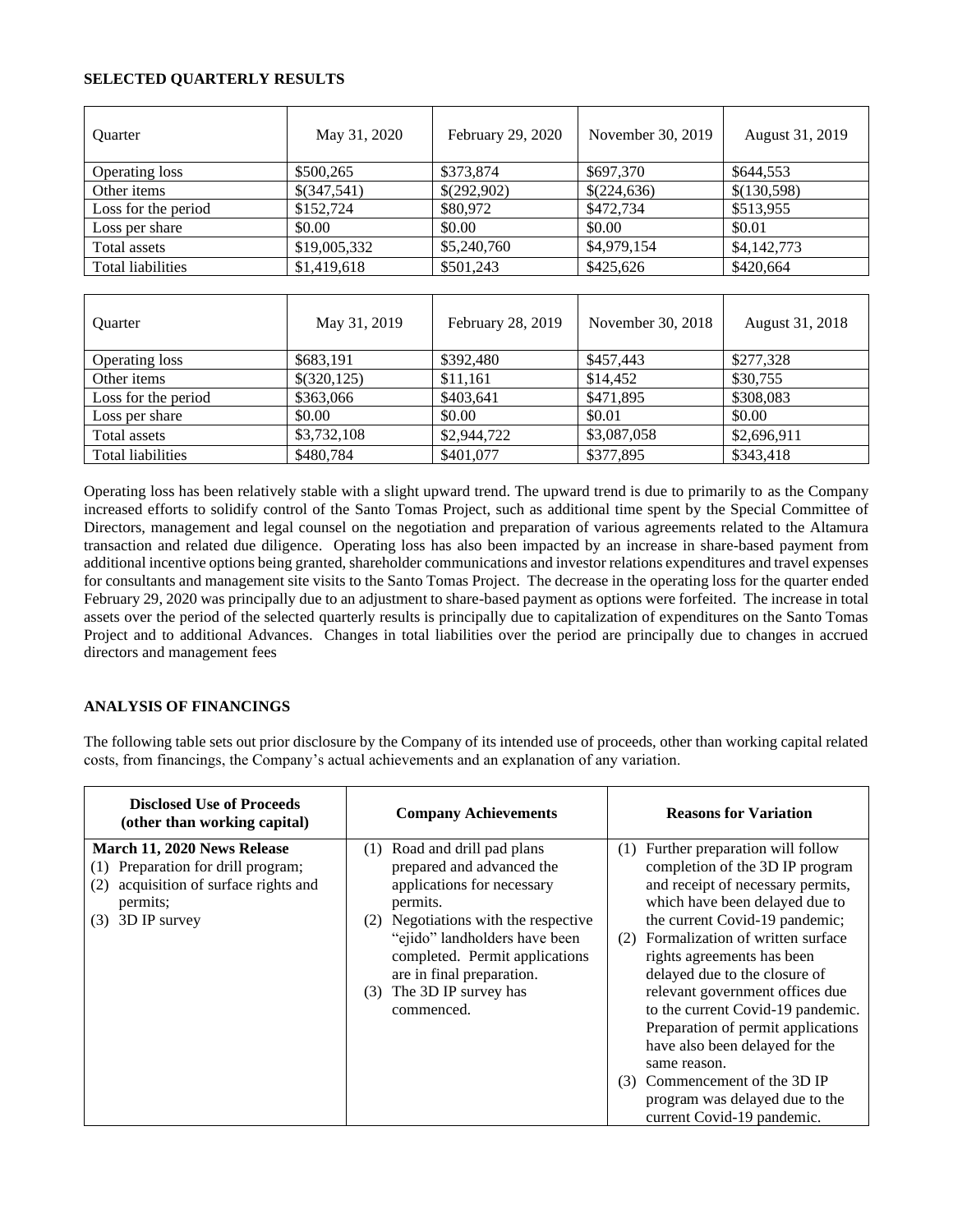| <b>Disclosed Use of Proceeds</b><br>(other than working capital)                                                                                                                                                       | <b>Company Achievements</b>                                                                                                                                                                                                                                                                                                                                                                                                                                                                                                             | <b>Reasons for Variation</b>                                                                                                                                                                                                                                                                                                                      |
|------------------------------------------------------------------------------------------------------------------------------------------------------------------------------------------------------------------------|-----------------------------------------------------------------------------------------------------------------------------------------------------------------------------------------------------------------------------------------------------------------------------------------------------------------------------------------------------------------------------------------------------------------------------------------------------------------------------------------------------------------------------------------|---------------------------------------------------------------------------------------------------------------------------------------------------------------------------------------------------------------------------------------------------------------------------------------------------------------------------------------------------|
| April 17, 2019 News Release:<br>Property acquisitions.<br>Technical report.<br>(2)<br>Costs associated with obtaining<br>(3)<br>shareholder and Exchange<br>approval of the option to acquire<br>Altamura Copper Corp. | (1) A payment was made subsequent<br>to the year ended May 31, 2019<br>with regard to the acquisition of<br>the Rossy concession.<br>The Technical Report dated<br>(2)<br>August 22, 2019 and titled<br>"Technical Report Geology,<br>Mineralization, and Exploration of<br>the Santo Tomás Cu-(Mo-Au-Ag)<br>Porphyry Deposit Sinaloa,<br>Mexico" authored by "D. A.<br>Bridge, P. Geol." was completed.<br>(3) The Company obtained<br>shareholder approval of the option<br>to acquire Altamura Copper Corp.<br>on December 19, 2019. | Further property acquisition<br>(1)<br>payments are due after the vendor<br>obtains approval from a Mexican<br>tax authority (the "SAT") of a<br>standard payment plan for the<br>payment of outstanding<br>concession duties for the mineral<br>concession being acquired.<br>Preliminary approval was granted<br>by the SAT in September, 2020. |

| <b>Disclosed Use of Proceeds</b>                                                                                                                                                                                                                                                                                                                                                                                                                                                                         | <b>Company Achievements</b>                                                                                                                                                                                                                                                                                                                                                                                                                                                                                                                                                                                                                                                                                                                                                                                                                                                                                                                                                        | <b>RempanyforcWinvietnents</b>                                                                                                                                                                                                                                                                                                                                                                                                                                                                                                                                                                                                                                                                                                                                                | <b>Remspars</b> of |
|----------------------------------------------------------------------------------------------------------------------------------------------------------------------------------------------------------------------------------------------------------------------------------------------------------------------------------------------------------------------------------------------------------------------------------------------------------------------------------------------------------|------------------------------------------------------------------------------------------------------------------------------------------------------------------------------------------------------------------------------------------------------------------------------------------------------------------------------------------------------------------------------------------------------------------------------------------------------------------------------------------------------------------------------------------------------------------------------------------------------------------------------------------------------------------------------------------------------------------------------------------------------------------------------------------------------------------------------------------------------------------------------------------------------------------------------------------------------------------------------------|-------------------------------------------------------------------------------------------------------------------------------------------------------------------------------------------------------------------------------------------------------------------------------------------------------------------------------------------------------------------------------------------------------------------------------------------------------------------------------------------------------------------------------------------------------------------------------------------------------------------------------------------------------------------------------------------------------------------------------------------------------------------------------|--------------------|
| (other than working capital)                                                                                                                                                                                                                                                                                                                                                                                                                                                                             | <b>Company Achievements</b>                                                                                                                                                                                                                                                                                                                                                                                                                                                                                                                                                                                                                                                                                                                                                                                                                                                                                                                                                        | <b>Reasons for Variation</b>                                                                                                                                                                                                                                                                                                                                                                                                                                                                                                                                                                                                                                                                                                                                                  |                    |
| <b>August 6 + Sept 19, 2019 News</b><br>releases<br>(1) To improve and develop road<br>access to the North and South<br>Zones at Santo Tomas.<br>(2) Construct an exploration camp on<br>the West Bench of the property.<br>(3) Work campaign on the property<br>involving ground geophysical and<br>geological survey preparation.<br>Including 3D Induced Polarization<br>(4)<br>programs.<br>(5) For aspects of project permitting.<br>Scoping of water and power<br>(6)<br>needs, sources and costs. | The road access to both the North<br>(1)<br>and South Zones has been<br>repaired and upgraded.<br>(2) An existing camp has been<br>repaired and upgraded to house<br>22 persons, and an additional<br>mobile line-cutting camp has<br>been erected on the North Zone.<br>(3) Technical work has been done<br>within a grid measuring 2.3 by<br>5.5 km in preparation for the 3D<br>IP geophysical survey which has<br>now commenced.<br>(4) DIASGeo, a technical service<br>provider has now commenced the<br>3D IP survey.<br>(5) The Company has retained an<br><b>Environmental Consultant who</b><br>provides advice on the permitting<br>requirements for the road work,<br>camp construction and ground<br>geophysical survey, and who is in<br>the process of completing<br>applications for permits for the<br>Phase 1 drill program and the<br>construction of a related drill<br>camp on the Property.<br>(6) Preliminary water and power<br>options are being reviewed. | (2) The construction of a new camp<br>on the west bench site was<br>dropped in favour of repairing and<br>upgrading an existing Huites<br>fishing camp, with boat access to<br>the property in order to provide<br>more accessible accommodation.<br>(3) After delays caused by the<br>Covid19 pandemic, the Company<br>commenced the 3D IP survey in<br>September, 2020.<br>(6) Engineered costings are premature<br>at this time, but are underway on<br>an informal basis.<br>Delays due to the Covid-19 global<br>pandemic have and are anticipated to<br>continue to slow down and delay<br>project work and result in added<br>working capital and G&A<br>requirements, but not to affect the<br>Company's ability to achieve its<br>business objectives and milestones |                    |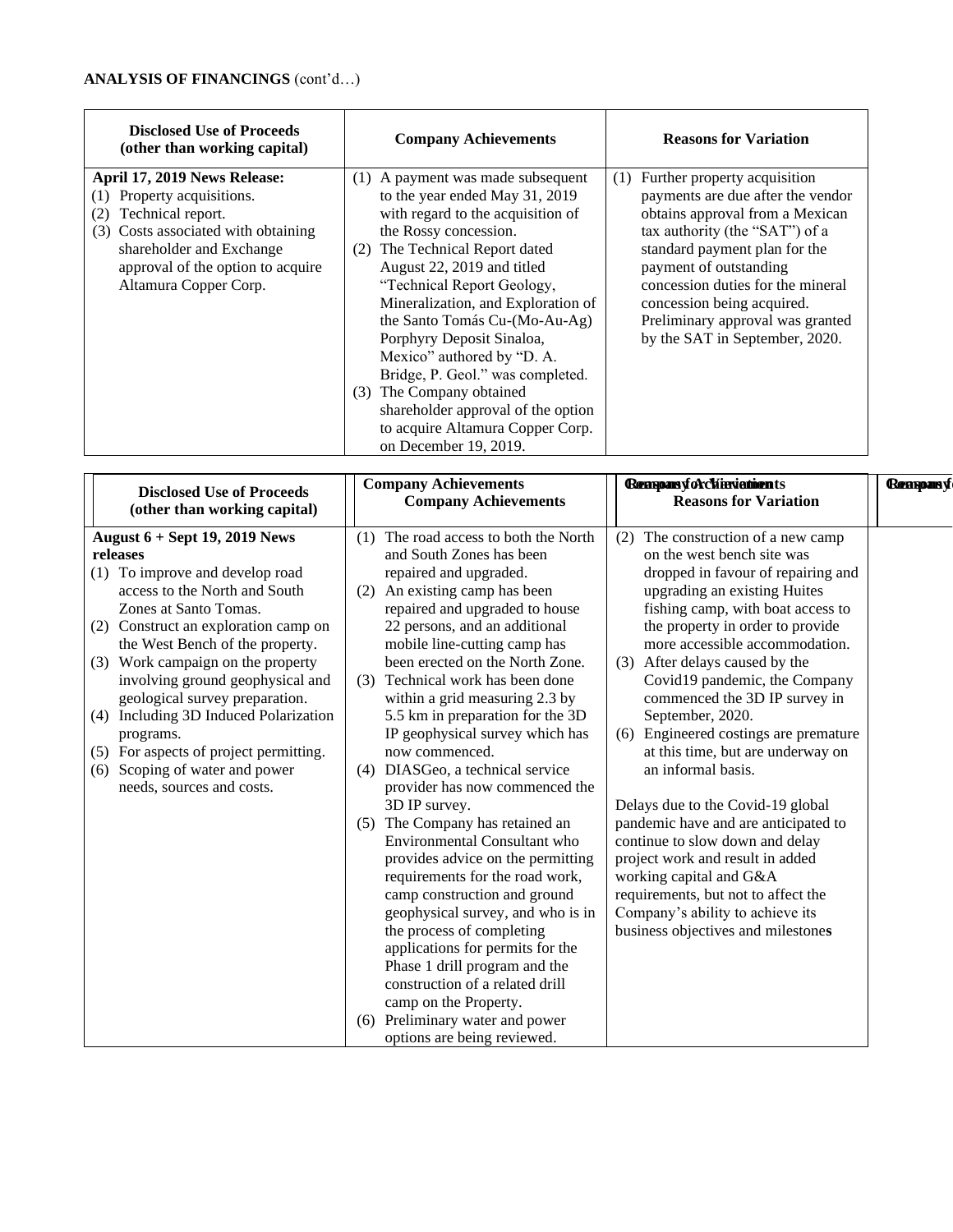# **LIQUIDITY AND CAPITAL RESOURCES**

As at May 31, 2020, the Company had a working capital deficit of \$519,927 as compared with working capital of \$71,328 at the year ended May 31, 2019.

As at May 31, 2020, the Company held marketable securities of \$215,031, which included 5,601,250 shares of Goldgroup (the "Goldgroup Shares") valued at \$143,031.

During the year ended May 31, 2020, the Company issued 3,000,000 units at a price of \$0.45 per unit by way of a private placement for total proceeds of \$1,350,000, with each unit consisting of one common share and one-half of one share purchase warrant. Each whole share purchase warrant will entitle the holder to acquire an additional common share at a price of \$0.70 per common share, for a period of 24 months from the date of issue. The Company paid a total of \$9,149 in cash for fees.

The Company also issued 2,500,000 units at a price of \$0.30 per unit by way of a private placement for total proceeds of \$750,000, with each unit consisting of one common share and one-half of one share purchase warrant. Each whole share purchase warrant will entitle the holder to acquire an additional common share at a price of \$0.42 per common share, for a period of 24 months from the date of issue. The Company paid a total of \$12,887 in cash for fees.

The Company also issued 4,075,000 shares at a price of \$0.16 per share, and 50,000 shares at a price of \$0.32, for total proceeds of \$668,000, by way of the exercise of share purchase warrants. The Company also issued 400,000 common shares at a price of \$0.20, for proceeds of \$80,000, by way of an exercise of incentive share purchase options.

Subsequent to May 31, 2020, the Company:

- i. issued 5,500,000 units at a price of \$0.30 per unit by way of a private placement for total proceeds of \$1,650,000, with each unit consisting of one common share and one-half of one share purchase warrant. Each whole share purchase warrant will entitle the holder to acquire an additional common share at a price of \$0.42 per common share, for a period of 24 months from the date of issue; and
- ii. issued 12,100,000 units at a price of \$0.60 per unit for total proceeds of \$7,260,000. Each unit is comprised of one common share and one-half of one common share purchase warrant, exercisable at a price of \$0.90 per common share, for a period of two years from the date of issue, subject to acceleration. The Company paid a total of \$6,000 in cash for finder's fees.

# **OFF BALANCE SHEET ARRANGEMENTS**

The Company currently has no off-balance sheet arrangements that would potentially affect current or future operations, or the financial condition of the Company.

# **TRANSACTIONS WITH RELATED PARTIES**

During the year ended May 31, 2020, the Company entered into transactions with related parties as follows:

- (a) paid or accrued management and directors fees totalling \$157,500 to a company controlled by Craig Dalziel, President and CEO of the Company, for management and other services, and to Mr. Dalziel directly for Mr. Dalziel's services as director of the Company;
- (b) paid or accrued consulting fees totalling \$22,500 to a company controlled by Craig Dalziel, for project research services;
- (c) paid or accrued professional and consulting fees totalling \$132,000 to David Rose, Corporate Secretary of the Company, for legal and management consulting services provided to the Company;
- (d) paid or accrued consulting and directors fees totalling \$43,000 to a company controlled by Steve Vanry, Chief Financial Officer of the Company, and to Mr. Vanry directly, for his services as Chief Financial Officer and director;
- (e) paid or accrued directors fees totalling \$8,500 to Robert Friesen for Mr. Friesen's services as a director;
- (f) paid or accrued directors fees totalling \$8,000 to Stephen Leahy for Mr. Leahy's services as a director; and
- (g) paid or accrued management fees totalling \$25,250 to a company controlled by Ian Graham, a director of the Company, and recorded share-based payments of \$9,833 to Ian Graham.

As at May 31, 2020, \$319,386 was owing to officers and directors for directors, management, consulting, legal and accounting fees. These charges were measured by the exchange amount, which is the amount agreed upon by the related parties. The amounts owing are unsecured, non-interest bearing and have no fixed repayment terms. The above transactions were incurred in the normal course of operations and are recorded at the exchange amount, being the amount agreed upon by the transacting parties.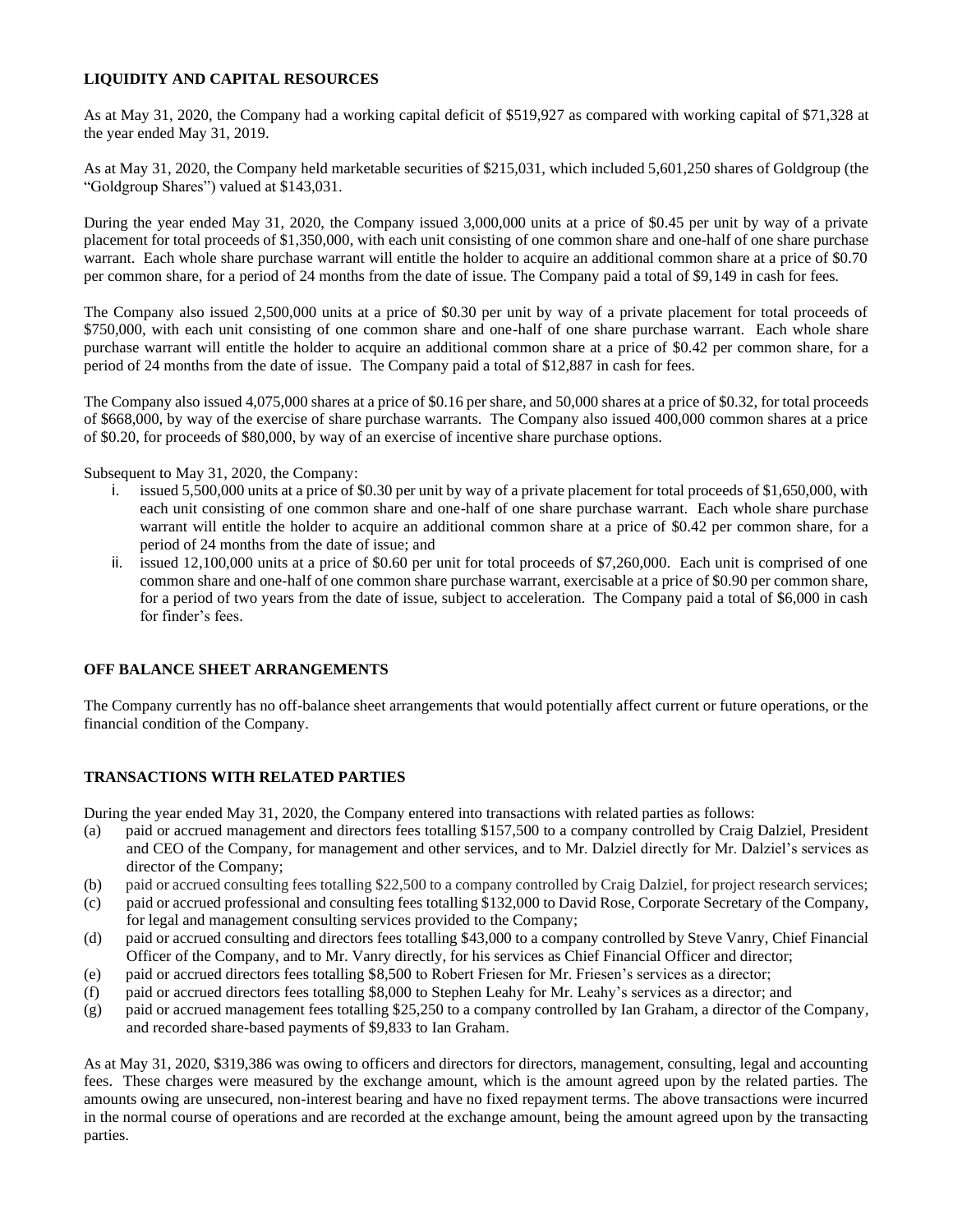### **CONTRACTUAL OBLIGATIONS**

The Company has no material capital lease agreements and no material long term obligations other than those described above or in the description of mineral properties.

#### **RISKS AND UNCERTAINTIES**

The following factors are those which are the most applicable to the Company. The discussion which follows is not inclusive of all potential risks. Risk management is an ongoing exercise upon which the Company spends a substantial amount of time. While it is not possible to eliminate all of the risks inherent in the mineral exploration and mining business, the Company strives to manage these risks, to the greatest extent possible, to ensure that its assets are protected.

#### *Activities of the Company may be impacted by the spread of COVID-19.*

The Company's business could be adversely affected by the effects of the recent outbreak of respiratory illness caused by the novel coronavirus ("**COVID-19**"). Since early March 2020, several significant measures have been implemented in Canada, Mexico and the rest of the world by authorities in response to the increased impact from COVID-19. The Company cannot accurately predict the impact COVID-19 will have on the ability of third parties to meet their obligations with the Company, including due to uncertainties relating to the ultimate geographic spread of the virus, the severity of the disease, the duration of the outbreak, and the length of travel and quarantine restrictions imposed by governments of affected countries. In particular, the continued spread of the COVID-19 globally could materially and adversely impact the Company's business including without limitation, employee health, limitations on travel, the availability of industry experts and personnel, restrictions on planned drill programs and other factors that depend on future developments beyond the Company's control. In addition, the significant outbreak of a contagious disease has resulted in a widespread health crisis that has adversely affected the economies and financial markets of many countries (including Canada and Mexico), resulting in a potential economic downturn that may negatively impact the Company's financial position, financial performance, cash flows, and its ability to raise capital, in 2020. While the impact of COVID- 19 is expected to be temporary, the current circumstances are dynamic and the impacts of COVID-19 on the Company's exploration activities, including the duration and impact on its planned feasibility study, cannot be reasonably estimated at this time.

### *The Company has a history of losses and may not be able to generate sufficient revenue to be profitable or to generate positive cash flow on a sustained basis.*

The Company has no history of revenue or earnings from operations. The Company is an exploration stage company and no cash flow or operating revenues are anticipated until one of the Company's projects comes into production, which may or may not occur. As such, the Company has had negative cash flow since the date of its incorporation and is subject to many risks common to such enterprises, including undercapitalization, cash shortages, limitations with respect to personnel, financial and other resources, and lack of revenues. The Company expects to continue to expend substantial financial and other resources on exploration and development of the Santo Tomas Project. These investments may not result in revenue or growth in the business. If the Company cannot eventually earn revenue at a rate that exceeds the costs associated with its business, it will not be able to achieve or sustain profitability or generate positive cash flow on a sustained basis and its revenue growth rate may decline. There is no assurance that an investor will be successful in achieving a return on an investment in the Common Shares of the Company and the likelihood of success must be considered in light of its early stage of development. If the Company fails to eventually earn revenue, its business, results of operations, financial condition and prospects could be materially adversely affected.

#### *The Company may be unable to raise the capital necessary for it to execute its strategy on favourable terms or at all.*

The Company will require additional financing to advance beyond the currently planned exploration programs at the Santo Tomas in order to develop Santo Tomas and achieve commercial production. Additional funds may not be available when the Company needs them, on terms that are acceptable, or at all. If adequate funds are not available to the Company on a timely basis, it may be unable to proceed with future exploration and development of Santo Tomas or with other exploration, development or acquisition of property interests to carry out its business plan, as desired, which could materially affect the Company's business, results of operations, financial condition and prospects.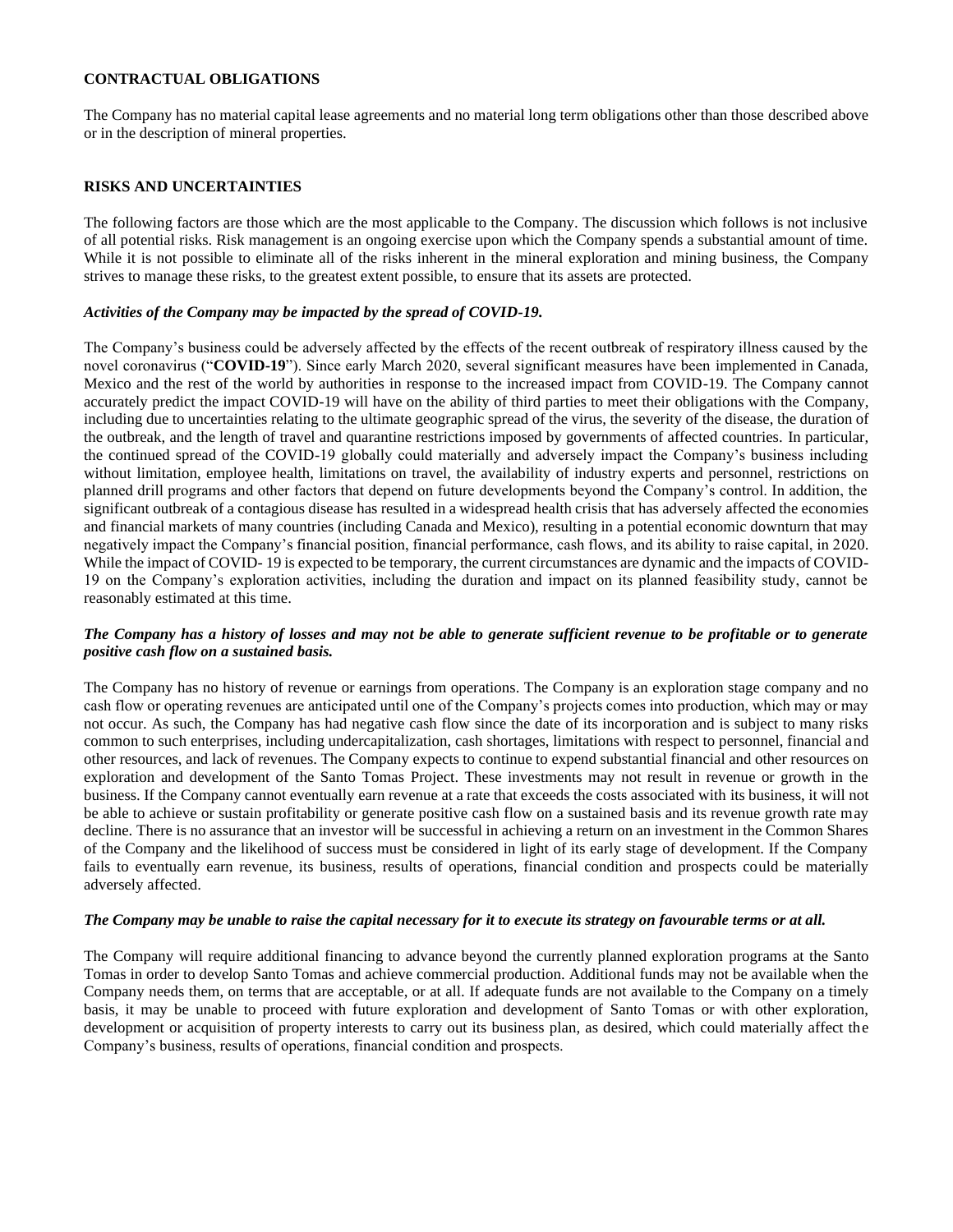### *There is no assurance that the Company's exploration and development programs and properties will result in the discovery, development or production of a commercially viable ore body or develop new resources.*

The business of exploration for minerals and mining involves a high degree of risk. Few properties that are explored are ultimately developed into producing mines. At this time, apart from the mineral resources on Santo Tomas, the Company does not have any properties with mineral resources.

The economics of developing copper, gold, silver and other mineral properties are affected by many factors including capital and operating costs, variations of the tonnage and grade of ore mined, fluctuating mineral markets, and such other factors as government regulations, including regulations relating to royalties, allowable production, importing and exporting of minerals and environmental protection. Depending on the prices of copper, gold, silver or other minerals produced, the Company may determine that it is impractical to commence or continue exploration and development. Substantial expenditures are required to discover an ore-body, to establish reserves, to identify the appropriate metallurgical processes to extract metal from ore, and to develop the mining and processing facilities and infrastructure. The marketability of any minerals acquired or discovered may be affected by numerous factors which are beyond the Company's control and which cannot be accurately foreseen or predicted, such as market fluctuations, conditions for base and precious metals, the proximity and capacity of milling and smelting facilities, and such other factors as government regulations, including regulations relating to royalties, allowable production, importing and exporting minerals, and environmental protection. In order to commence exploitation of certain properties presently held under exploration concessions, it is necessary for the Company to apply for an exploitation concession. There can be no guarantee that such a concession will be granted. Unsuccessful exploration or development programs could have a material adverse impact on the Company's operations and profitability.

#### *Mineral resources estimates are based on interpretations and assumptions that may not be accurate.*

There are numerous uncertainties inherent in estimating quantities of mineral resources and grades of mineralization, including many factors beyond the Company's control. In making determinations about whether to advance a project to development, mineral resources and grades of mineralization must be considered as estimates only. These estimates are imprecise and depend upon geological interpretation and statistical inferences drawn from drilling and sampling which may prove to be unreliable. Mineral resources or other mineralization estimates may not be accurate.

Any material changes in mineral resources estimates and grades of mineralization will affect the economic viability of placing a property into production and a property's return on capital. Estimates of mineral resources have been determined and valued based on assumed future prices, cut-off grades and operating costs that may prove to be inaccurate. Extended declines in market prices for copper, gold, silver and other precious metals may render portions of the Company's resources uneconomic.

#### *The Company may be involved in disputes related to its contractual interests in certain properties.*

The Company is a party to agreements pursuant to which it may earn interests in certain properties. Title to such properties may be held in the names of parties other than the Company. Any of such properties may become the subject of an agreement which conflicts with the agreement pursuant to which the Company may earn its interest, in which case the Company may incur expenses in resolving any dispute relating to its interest in such property and such a dispute could result in the delay, indefinite postponement of further exploration and development of properties or the possible loss of such properties.

#### *The Company's operations are subject to extensive environmental, health and safety regulations.*

The Company's operations are subject to extensive laws and regulations governing environmental protection and employee health and safety promulgated by governments and government agencies. Environmental regulation provides for restrictions on, and the prohibition of, spills and the release and emission of various substances related to mining industry operations which could result in environmental pollution.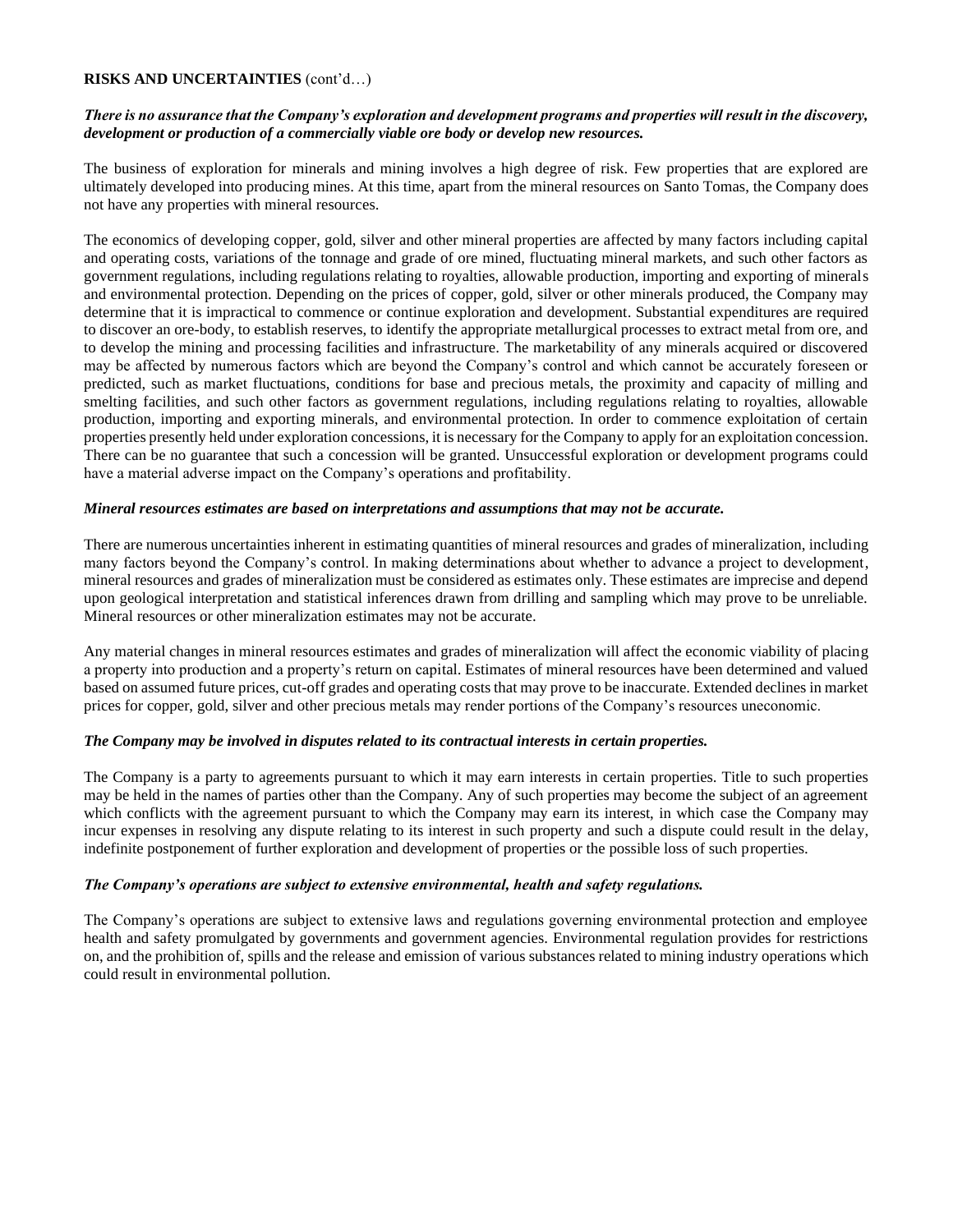## *The Company's operations are subject to extensive environmental, health and safety regulations.* (cont'd…)

Environmental laws and regulations are complex and have become more stringent over time. The Company is required to obtain governmental permits and in some instances air, water quality, waste disposal, hazardous substances and mine reclamation permits. Although the Company makes provisions for reclamation costs, it cannot be assured that these provisions will be adequate to discharge the Company's future obligations for these costs. Failure to comply with applicable environmental and health and safety laws may result in injunctions, damages, suspension or revocation of permits and imposition of penalties. Environmental regulation is evolving in a manner resulting in stricter standards and the enforcement of, and fines and penalties for, non-compliance are becoming more stringent. In addition, certain types of operations require environmental impact assessments. Environmental assessments of proposed projects carry a heightened degree of responsibility for companies and directors, officers and employees.

Climate change regulations may become more onerous over time as governments implement policies to further reduce carbon emissions, including the implementation of taxation regimes based on aggregate carbon emissions. Some of the costs associated with reducing emissions can be offset by increased energy efficiency and technological innovation. However, the cost of compliance with environmental regulation and changes in environmental regulation have the potential to result in increased cost of operations, reducing the profitability of the Company's operations.

The Company intends to, and attempts to, fully comply with all applicable environmental regulations. While the health and safety of its people and responsible environmental stewardship are top priorities for the Company, there can be no assurance that the Company has been or will be at all times in complete compliance with such laws, regulations and permits, or that the costs of complying with current and future environmental and health and safety laws and permits will not materially and adversely affect the Company's business, results of operations or financial condition.

### *The Company's future success depends on its relationships with the communities in which it operates.*

The Company's relationships with the communities in which the Company operates are critical to ensuring the future success of existing operations and the construction and development of future projects. There is an increasing level of public interest worldwide relating to the perceived effect of mining activities on the environment and on communities impacted by such activities. Certain non-governmental organizations ("**NGOs**"), some of which oppose globalization and resource development, are often vocal critics and attempt to interfere with the mining industry and its practices. Adverse publicity generated by such NGOs or others related to extractive industries generally, or their operations specifically, could have an adverse effect on the Company's reputation or financial condition and may impact the Company's relationship with the communities in which it operates. While the Company believes that it operates in a socially responsible manner, there is no guarantee that the Company's efforts in this respect will mitigate this potential risk.

# *Violence and other criminal activities in Mexico could have an adverse effect on the results and the financial condition of the Company.*

Certain areas of Mexico have experienced outbreaks of localized violence, thefts, kidnappings and extortion associated with drug cartels and other criminal organizations in various regions. Any increase in the level of violence, or a concentration of violence in areas where the projects and properties of the Company are located, could have an adverse effect on the results and the financial condition of the Company.

### *The Company may not be able to complete acquisitions it pursues and any completed acquisitions or business arrangements may ultimately not benefit its business.*

As part of the Company's business strategy, it has sought and will continue to seek new mining and development opportunities in the mining industry. In pursuit of such opportunities, it may fail to select appropriate acquisition candidates, negotiate appropriate acquisition terms, conduct sufficient due diligence to determine all related liabilities or to negotiate favourable financing terms. The Company may encounter difficulties in transitioning the business, including issues with the integration of the acquired businesses or its personnel into the Company. The Company cannot assure that it can complete any acquisition or business arrangement that it pursues, or is pursuing, on favourable terms, or that any acquisitions or business arrangements completed will ultimately benefit its business.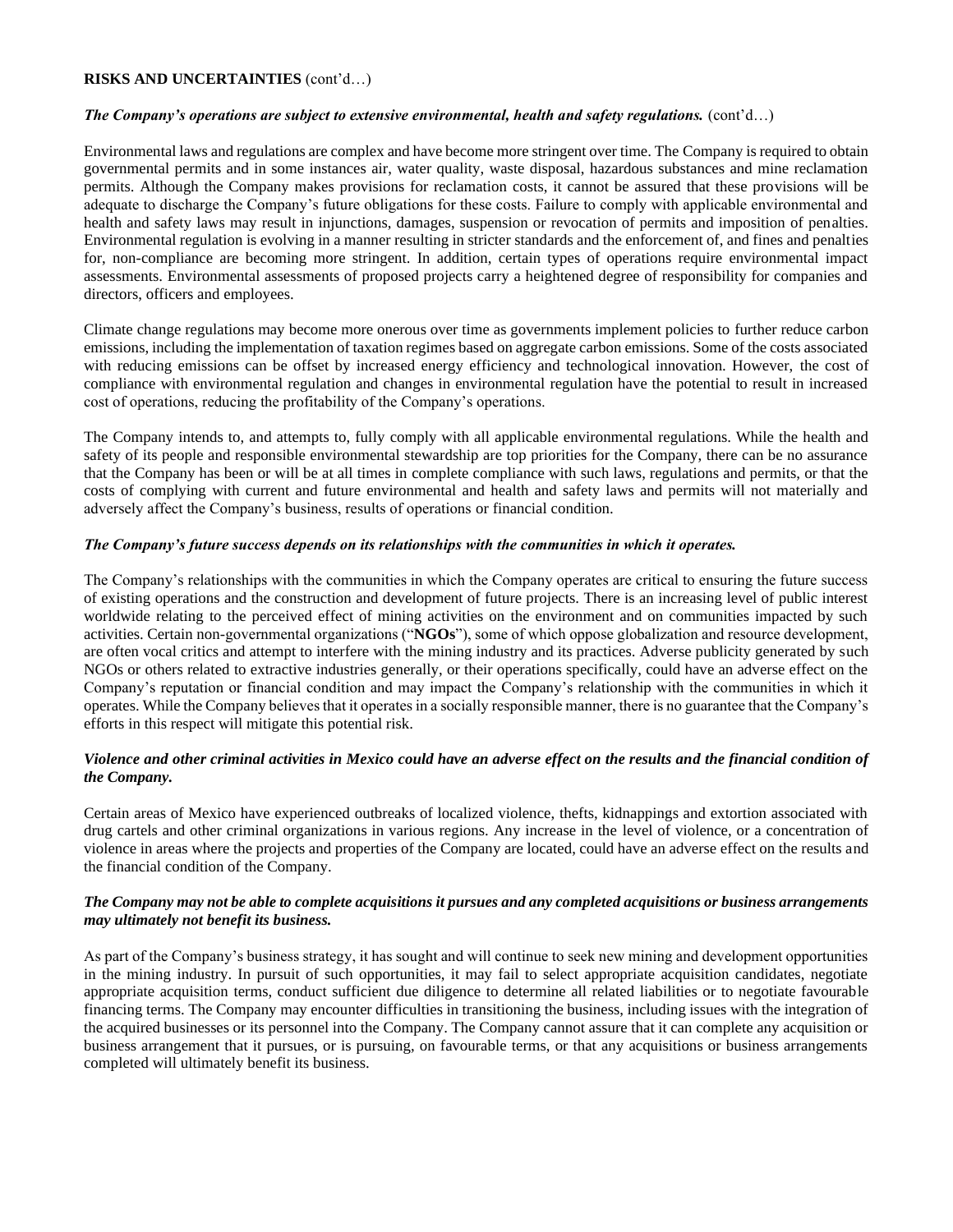### *The mining industry is very competitive.*

The Company competes with other exploration and production companies, many of which are better capitalized, have greater financial resources, operational experience and technical capabilities, or are further advanced in their development or are significantly larger and have access to greater mineral resources than the Company, for the acquisition of mineral claims, leases and other mineral interests as well as for the recruitment and retention of qualified employees and other personnel. If the Company is unsuccessful in acquiring additional mineral properties or qualified personnel, it may not be able to grow at the rate it desires, or at all.

The Company's competitors may be able to devote greater resources to the expansion and efficiency of their operations or respond more quickly to new laws and regulations or emerging technologies than the Company. The Company may not be able to compete successfully against current and future competitors, and any failure to do so could have a material adverse effect on the Company's business, financial condition or results of operations.

## *The Company is subject to government regulation and failure to comply could have an adverse effect on the Company's operations.*

The Company's operations, exploration and development activities are subject to extensive foreign federal, state and local laws and regulations governing such matters as environmental protection, management and use of toxic substances and explosives, management of natural resources, health, exploration and development of mines, production and post-closure reclamation, safety and labour, mining law reform, price controls, import and export laws, taxation, maintenance of claims, tenure, government royalties and expropriation of property. There is no assurance that future changes in such regulation, if any, will not adversely affect the Company's operations. The activities of the Company require licenses and permits from various governmental authorities.

The costs associated with compliance with these laws and regulations are substantial and possible future laws and regulations, changes to existing laws and regulations and more stringent enforcement of current laws and regulations by governmental authorities could cause additional expenses, capital expenditures, restrictions on or suspensions of the Company's operations and delays in the development of its properties. Moreover, these laws and regulations may allow governmental authorities and private parties to bring lawsuits based upon damages to property and injury to persons resulting from the environmental, health and safety practices of the Company's past and current operations, or possibly even those actions of parties from whom the Company acquired its mines or properties, and could lead to the imposition of substantial fines, penalties or other civil or criminal sanctions. The Company retains competent and well trained individuals and consultants in jurisdictions in which it does business; however, even with the application of considerable skill, the Company may inadvertently fail to comply with certain laws. Such events can lead to financial restatements, fines, penalties, and other material negative impacts on the Company.

#### *The Company may not be successful in obtaining and renewing government permits.*

In the ordinary course of business, the Company is required to obtain and renew government permits for the operation and expansion of existing operations or for the development, construction and commencement of new operations. Obtaining or renewing the necessary governmental permits is a complex and time-consuming process involving numerous jurisdictions and possibly involving public hearings and costly undertakings on the Company's part. The duration and success of the Company's efforts to obtain and renew permits are contingent upon many variables not within its control, including the interpretation of applicable requirements implemented by the permitting authority. The Company may not be able to obtain or renew permits that are necessary to its operations, or the cost to obtain or renew permits may exceed what the Company believes it can recover from a given property once in production. Any unexpected delays or costs associated with the permitting process could delay the development or impede the operation of a mine, which could adversely impact the Company's operations and profitability.

# *The Company's exploration activities are subject to foreign currency exchange fluctuations which could result in foreign exchange losses.*

Exploration activities in Canada and Mexico are subject to foreign currency exchange fluctuations. The Company raises its funds through equity issues, which are priced in Canadian dollars, and the majority of the exploration costs of the Company are denominated in United States dollars or Mexican Pesos. The Company may suffer losses due to adverse foreign currency fluctuations.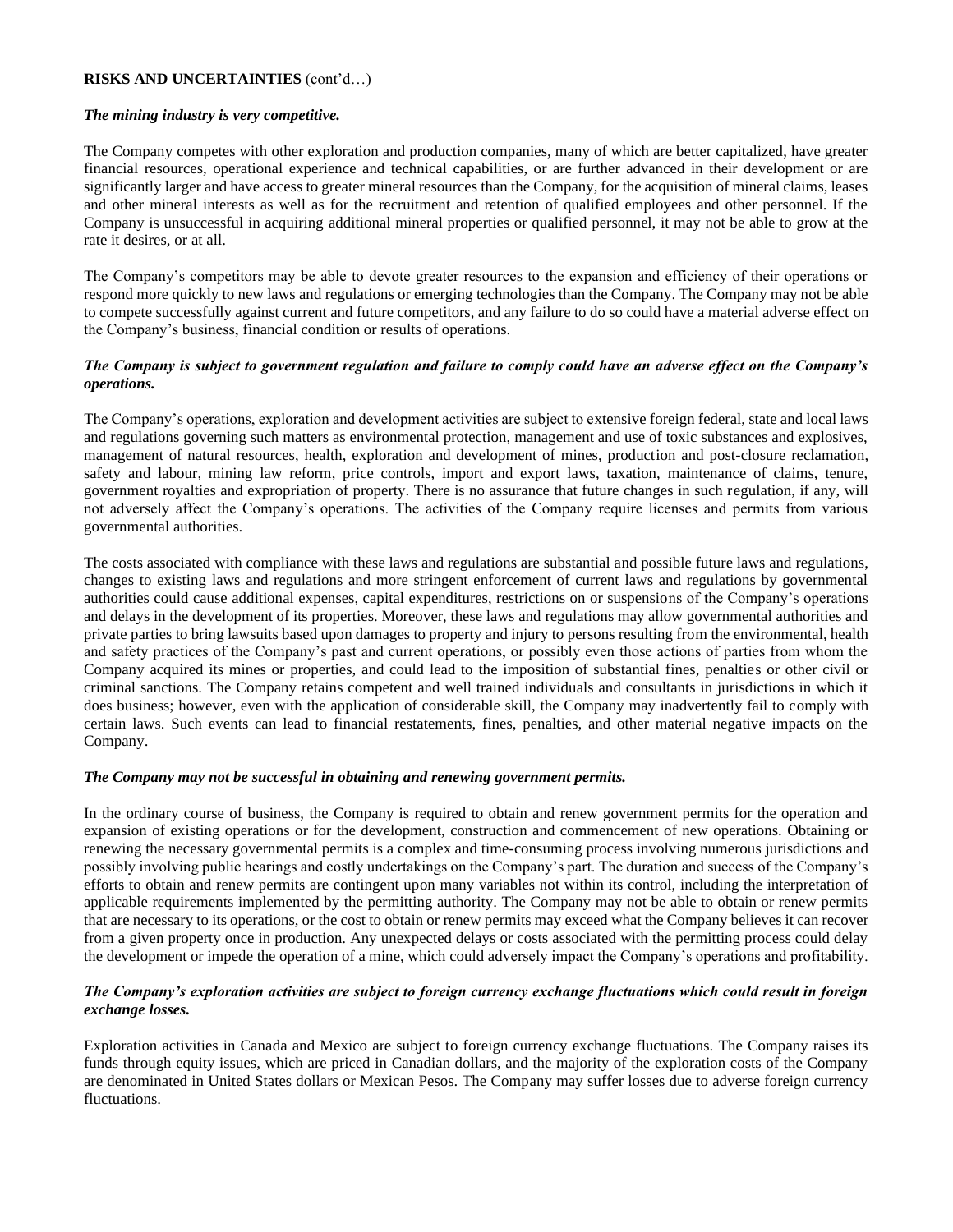## *Loss of key personnel could materially affect the Company's operations and financial condition.*

The Company depends on the business and technical expertise of a number of key personnel, including its directors and executive officers and key personnel working full-time in management and administrative capacities or as consultants. The number of persons skilled in the acquisition, exploration and development of mining properties is limited and competition for such persons is intense. As the Company's exploration and development activities expand, it will require additional key personnel. The Company does not maintain life insurance for such personnel. The loss of any key personnel, or the failure to retain such personnel, could have a material adverse effect on the Company's future operations and financial condition.

### *The Company may be subject to potential conflicts of interest with its directors and/or officers.*

The directors and officers of the Company may serve as directors and/or officers of other public and private companies, and may devote a portion of their time to manage other business interests. This may result in certain conflicts of interest.

To the extent that such other companies may participate in ventures in which the Company is also participating, such directors and officers of the Company may have a conflict of interest. The laws of British Columbia, Canada, require the directors and officers to act honestly, in good faith, and in the best interests of the Company and its shareholders. However, in conflict of interest situations, directors and officers of the Company may owe the same duty to another company and will need to balance the competing obligations and liabilities of their actions.

### *The Company may not be able to acquire surface rights to its mineral concessions.*

A mineral concession in Mexico does not confer any ownership of surface rights. The majority of the Company's mineral properties are located in remote and relatively uninhabited areas. There are currently no areas of interest within the Company's mineral concessions that are overlain by significant habitation or industrial users, however there are potential overlapping surface usage issues in some areas. Some surface rights are owned by local communities or "Ejidos", and some surface rights are owned by private ranching or residential interests. The Company will be required to negotiate the acquisition of surface rights in those areas where it may wish to develop mining operations. The Company's mineral interests are located on community or private land, and it is necessary to deal with the owners for access and any potential development or exploitation rights. There can be no assurance that the Company will be able to negotiate and acquire surface access rights on terms acceptable to the Company or at all.

# *Security breaches of the Company's information systems could adversely affect the Company.*

The Company's operations depend, in part, upon information technology systems. The Company's information technology systems are subject to disruption, damage or failure from a number of sources, including, but not limited to, hacking, computer viruses, security breaches, natural disasters, power loss, vandalism, theft and defects in design. Any of these and other events could result in information technology systems failures, operational delays, production downtimes, destruction or corruption of data, security breaches or other manipulation or improper use of our data, systems and networks, any of which could have adverse effects on our reputation, business, results of operations, financial condition and share price.

The Company's risk and exposure to these matters cannot be fully mitigated because of, among other things, the evolving nature of these threats. As a result, cyber security and the continued development and enhancement of controls, processes and practices designed to protect our systems, computers, software, data and networks from attack, damage or unauthorized access remain a priority. As cyber threats continue to evolve, we may be required to expend additional resources to continue to modify or enhance protective measures or to investigate and remediate any security vulnerabilities.

Should one or more of these risks and uncertainties materialize, or should underlying assumptions prove incorrect, then actual results may vary materially from those described on any forward-looking statement.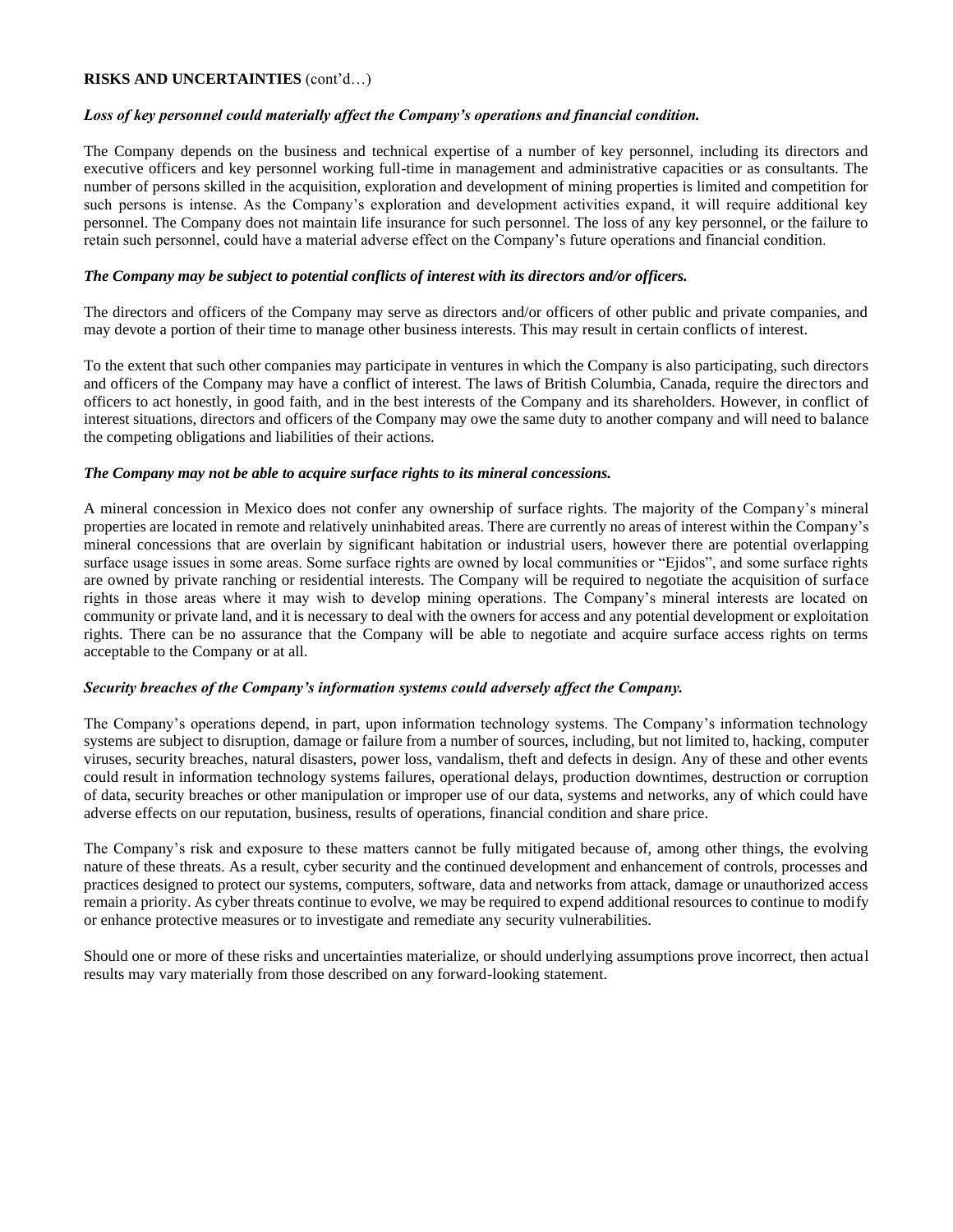### **CRITICAL ACCOUNTING ESTIMATES**

The preparation of the condensed interim consolidated financial statements requires the Company to make estimates and assumptions concerning the future. The Company's management reviews these estimates and underlying assumptions on an ongoing basis, based on experience and other factors, including expectations of future events that are believed to be reasonable under the circumstances. Revisions to estimates are adjusted for prospectively in the period in which the estimates are revised.

Critical accounting estimates are estimates and assumptions made by management that may result in a material adjustment to the carrying amount of assets and liabilities within the next financial year and are, but are not limited to, the following:

Share-based payment - The fair value of stock options issued are subject to the limitation of the Black-Scholes option pricing model which incorporates market data and which involves uncertainty and subjectivity in estimates used by management in the assumptions. Changes in the input assumptions can materially affect the fair value estimate of stock options.

Valuation of marketable securities - The Company evaluates, among other factors, the duration and extent to which the fair value of an investment is less than its cost; and the financial health of, and near term business outlook for, the investee, including factors such as industry and sector performance, changes in technology, and operational and financing cash flow.

The carrying value and the recoverability of exploration and evaluation assets - Management has determined that exploration, evaluation and related costs incurred, which were capitalized may have future economic benefits and may be economically recoverable. Management uses several criteria in its assessments of economic recoverability and probability of future economic benefits including geologic and other technical information, history of conversion of mineral deposits with similar characteristics to its own properties to proven and probable mineral reserves, scoping and feasibility studies, accessible facilities and existing permits.

Valuation of production royalty - The Company is entitled to royalty income as disclosed in Note 5 of the consolidated financial statements. The Company has estimated the value of the production royalty to be \$Nil due to lack of certainty of future ongoing production and values.

# **CHANGES IN ACCOUNTING POLICIES**

# **New accounting policies adopted**

The following standards and amendments to existing standards have been adopted by the Company effective June 1, 2019:

# *IFRS 16, Leases*

This standard sets out the principles for recognition, measurement, presentation, and disclosure of leases including guidance for both parties to a contract, the lessee and the lessor. It eliminates the classification of leases as either operating or finance leases as is required by IAS 17 and instead introduces a single lessee accounting model. There was no impact on the condensed interim consolidated financial statements as a result of adopting this standard.

# **FINANCIAL INSTRUMENT RISK AND CAPITAL MANAGEMENT**

The Company's objectives when managing capital are to identify, pursue and complete the exploration and development of mineral properties, to maintain financial strength, to protect its ability to meet its on-going liabilities, to continue as a going concern, to maintain creditworthiness and to maximize returns for shareholders over the long term. The Company does not have any externally imposed capital requirements to which it is subject. Capital of the Company comprises shareholders' equity. There has been no significant change in the Company's objectives, policies and processes for managing its capital during the year ended May 31, 2020.

The Company manages the capital structure and makes adjustments to it in light of changes in economic conditions and the risk characteristics of the underlying assets. To maintain or adjust the capital structure, the Company may attempt to issue new shares. The Company's investment policy is to invest its cash in financial instruments in high credit quality financial institutions with terms to maturity selected with regards to the expected timing of expenditures from continuing operations.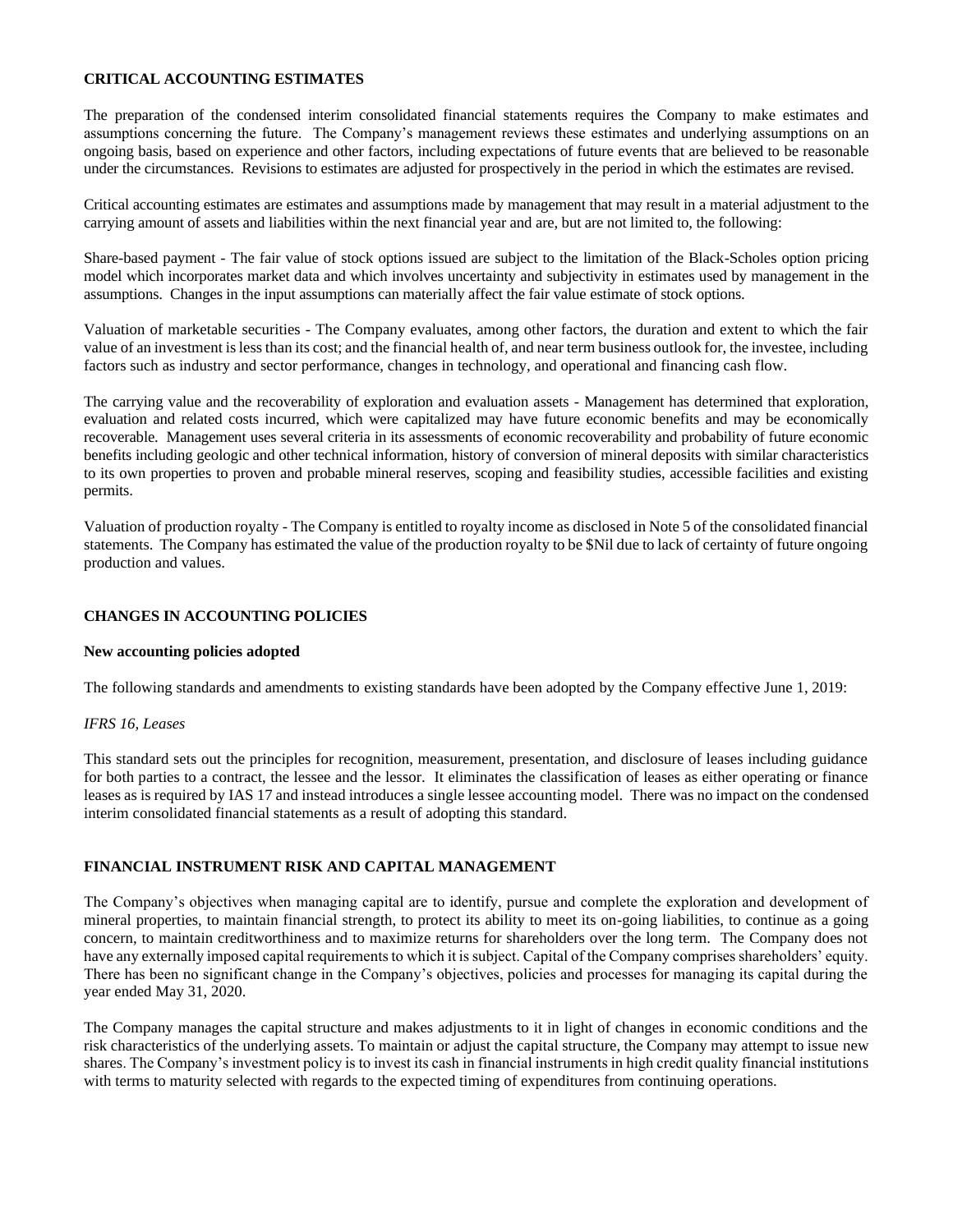### **FINANCIAL INSTRUMENT RISK AND CAPITAL MANAGEMENT** (cont'd…)

### **Fair value hierarchy**

The Company's financial instruments recorded at fair value require disclosure about how the fair value was determined based on significant levels of inputs described in the following hierarchy:

Level 1 - Quoted prices are available in active markets for identical assets or liabilities as of the reporting date. Active markets are those in which transactions occur in sufficient frequency and value to provide pricing information on an ongoing basis.

Level 2 - Pricing inputs are other than quoted prices in active markets included in level 1. Prices in level 2 are either directly or indirectly observable as of the reporting date. Level 2 valuations are based on inputs including quoted forward prices for commodities, time value and volatility factors, which can be substantially observed or corroborated in the marketplace.

Level 3 - Valuations in this level are those with inputs for the asset or liability that are not based on observable market data.

### **Management of Financial Risk**

The carrying value of cash, receivables, and accounts payable and accrued liabilities approximated their fair value because of the short-term nature of these instruments. Cash is measured at a level 1 of the fair value hierarchy. The Goldgroup shares recorded in marketable securities are measured at a level 1 of the fair value hierarchy and the BC Co. shares recorded in marketable securities are measured using level 3 of the fair value hierarchy. Investments classified within level 3 have significant unobservable inputs. As observable prices are not available for these securities, the Company has used valuation techniques to derive the fair value. The investments are based on cost at time of acquisition.

The Company's financial instruments are exposed to certain financial risks, which include credit risk, liquidity risk, and market risk.

### **Credit Risk**

Credit risk is the risk that one party to a financial instrument will fail to discharge an obligation and cause the other party to incur a financial loss. The Company's primary exposure to credit risk is on its bank accounts. The bank accounts are mainly held with a major Canadian bank and this minimizes the risk to the Company.

#### **Liquidity Risk**

Liquidity risk is the risk that the Company will not have sufficient funds to meet its financial obligations when they are due. The Company manages liquidity risk through the management of its capital structure and financial leverage as outlined above. The Company monitors its ability to meet its short-term expenditures by raising additional funds through share issuance when required. All of the Company's financial liabilities have contractual maturities of 30 days or due on demand and are subject to normal trade terms.

#### **Foreign Exchange Risk**

The Company's property interests in Mexico make it subject to foreign currency fluctuations, which may adversely affect the Company's financial position, results of operations and cash flows. The Company is affected by changes in exchange rates between the Canadian dollar and foreign currencies. The Company does not invest in derivatives to mitigate these risks. The effect of a 10% change in the foreign exchange rate on the cash held in foreign currencies at May 31, 2020 is nominal.

#### **Interest Rate Risk**

Interest rate risk is the risk that the fair value or future cash flows of a financial instrument will fluctuate because of changes in market interest rates. The Company is not exposed to significant interest rate risk.